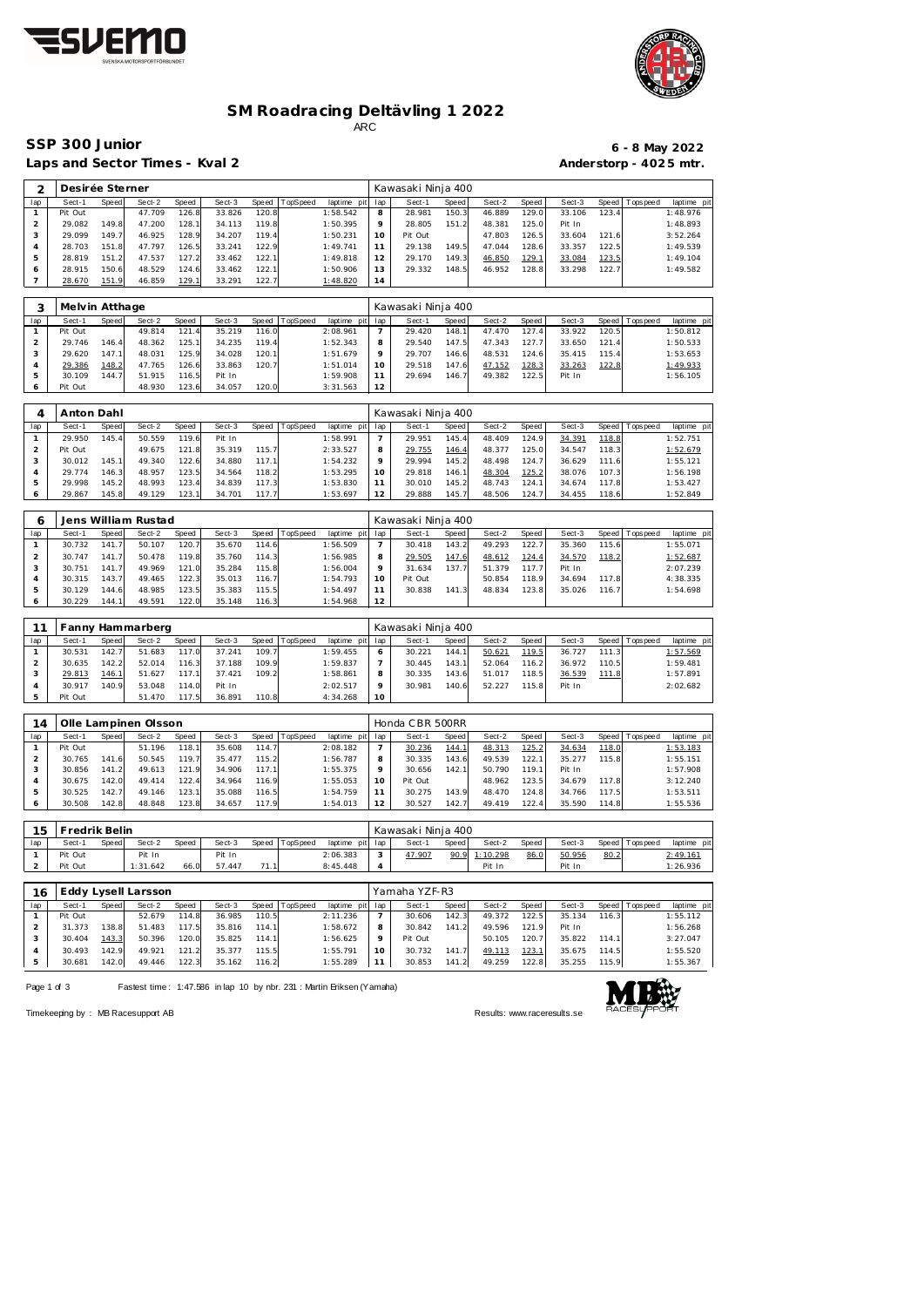



## **SM Roadracing Deltävling 1 2022**

ARC

**SSP 300 Junior 6 - 8 May 2022**

Laps and Sector Times - Kval 2 **Anderstorp - 4025 mtr.** 

29.178 149.3 48.648 124.3 34.747 117.6 1:52.573

Pit Out 50.242 120.4 35.345 115.6 3:15.402

| O   | 30.400 | 143.3            | 49.290 | 122.7 | 35.245 | 115.9 |          | 1:54.935        | 12      | 30.762             | 141.6 | 49.451 | 122.3 | 35.115 | 116.4 |                 | 1:55.328    |
|-----|--------|------------------|--------|-------|--------|-------|----------|-----------------|---------|--------------------|-------|--------|-------|--------|-------|-----------------|-------------|
|     |        |                  |        |       |        |       |          |                 |         |                    |       |        |       |        |       |                 |             |
| 20  |        | ī obias Pedersen |        |       |        |       |          |                 |         | Kawasaki Ninja 400 |       |        |       |        |       |                 |             |
| lap | Sect-1 | Speed            | Sect-2 | Speed | Sect-3 | Speed | TopSpeed | laptime pit lap |         | Sect-1             | Speed | Sect-2 | Speed | Sect-3 |       | Speed Tops peed | laptime pit |
|     | 30.079 | 144.8            | 50.139 | 120.6 | 35.681 | 114.5 |          | 1:55.899        |         | 29.669             | 146.8 | 49.283 | 122.7 | 35.200 | 116.1 |                 | 1:54.152    |
|     | 29.433 | 148.0            | 48.639 | 124.3 | 35.337 | 115.6 |          | 1:53.409        | 8       | 29.710             | 146.6 | 48.353 | 125.1 | 35.437 | 115.3 |                 | 1:53.500    |
|     | 28.860 | 150.9            | 49.160 | 123.0 | 34.589 | 118.1 |          | 1:52.609        | $\circ$ | 30.352             | 143.5 | 47.843 | 126.4 | 35.043 | 116.6 |                 | 1:53.238    |
|     | 29.173 | 149.3            | 48.380 | 125.0 | 34.481 | 118.5 |          | 1:52.034        | 10      | 31.598             | 137.9 | 52.808 | 114.5 | Pit In |       |                 | 2:00.662    |

| 6   | 28.908        | 150.7 | 50.089 | 120.7 | 34.977 | 116.8 |          | 1:53.974        | 12      | 29.759             | 146.4 | 49.155 | 123.0 | 35.845 | 114.0 |                | 1:54.759    |
|-----|---------------|-------|--------|-------|--------|-------|----------|-----------------|---------|--------------------|-------|--------|-------|--------|-------|----------------|-------------|
|     |               |       |        |       |        |       |          |                 |         |                    |       |        |       |        |       |                |             |
| 23  | Edvin Röjerås |       |        |       |        |       |          |                 |         | Kawasaki Ninja 400 |       |        |       |        |       |                |             |
| lap | Sect-1        | Speed | Sect-2 | Speed | Sect-3 | Speed | TopSpeed | laptime<br>pitl | lap     | Sect-1             | Speed | Sect-2 | Speed | Sect-3 |       | Speed Topspeed | laptime pit |
|     | Pit Out       |       | 50.153 | 120.6 | 35.149 | 116.2 |          | 2:05.578        | 8       | 29.320             | 148.6 | 47.084 | 128.5 | 32.899 | 124.2 |                | 1:49.303    |
|     | 29.914        | 145.6 | 48.463 | 124.8 | 33.834 | 120.8 |          | 1:52.211        | $\circ$ | 29.154             | 149.4 | 46.699 | 129.5 | 32.869 | 124.3 |                | 1:48.722    |
| 3   | 29.272        | 148.8 | 48.400 | 125.0 | 33.320 | 122.6 |          | 1:50.992        | 10      | 29.131             | 149.5 | 46.328 | 130.5 | 32.794 | 124.6 |                | 1:48.253    |
| 4   | 29.269        | 148.8 | 46.863 | 129.1 | 33.023 | 123.7 |          | 1:49.155        |         | 29.094             | 149.7 | 46.075 | 131.3 | 32.653 | 125.1 |                | 1:47.822    |
| 5   | 29.231        | 149.0 | 46.829 | 129.2 | 32.852 | 124.4 |          | 1:48.912        | 12      | 29.201             | 149.2 | 46.376 | 130.4 | 32.702 | 124.9 |                | 1:48.279    |
| 6   | 29.252        | 148.9 | 46.447 | 130.2 | 32.788 | 124.6 |          | 1:48.487        | 13      | 29.032             | 150.0 | 46.073 | 131.3 | 32.545 | 125.5 |                | 1:47.650    |
|     | 29.089        | 149.7 | 46.065 | 131.3 | 32.844 | 124.4 |          | 1:47.998        | 14      |                    |       |        |       |        |       |                |             |

| 44  | Calle Eklund |       |        |       |        |       |          |             |                 | Kawasaki Ninja 400 |       |        |       |        |       |                 |             |
|-----|--------------|-------|--------|-------|--------|-------|----------|-------------|-----------------|--------------------|-------|--------|-------|--------|-------|-----------------|-------------|
| lap | Sect-1       | Speed | Sect-2 | Speed | Sect-3 | Speed | TopSpeed | laptime pit | lap             | Sect-1             | Speed | Sect-2 | Speed | Sect-3 |       | Speed Tops peed | laptime pit |
|     | Pit Out      |       | 53.938 | 112.1 | 37.821 | 108.0 |          | 2:14.873    |                 | 30.977             | 140.6 | 50.369 | 120.1 | Pit In |       |                 | 1:59.925    |
|     | 31.213       | 139.6 | 52.901 | 114.3 | 37.177 | 109.9 |          | 2:01.291    | 8               | Pit Out            |       | 52.189 | 115.9 | 37.430 | 109.2 |                 | 3:34.818    |
|     | 30.778       | 141.5 | 51.489 | 117.5 | 36.643 | 111.5 |          | 1:58.910    |                 | 31.267             | 139.3 | 51.577 | 117.3 | 37.004 | 110.4 |                 | 1:59.848    |
|     | 30.786       | 141.5 | 50.985 | 118.6 | 36.162 | 113.0 |          | 1:57.933    | 10              | 30.761             | 141.6 | 51.012 | 118.6 | 36.360 | 112.4 |                 | 1:58.133    |
|     | 30.748       | 141.7 | 51.032 | 118.5 | 36.467 | 112.0 |          | 1:58.247    |                 | 31.083             | 140.1 | 50.305 | 120.2 | 36.276 | 112.6 |                 | 1:57.664    |
|     | 30.773       | 141.6 | 50.421 | 120.0 | 36.421 | 112.2 |          | 1:57.615    | 12 <sup>1</sup> |                    |       |        |       |        |       |                 |             |

| 46  |         | v Henriksen |        |       |        |       |          |                 |         | Kawasaki Ninja 400 |       |        |       |        |       |                 |             |
|-----|---------|-------------|--------|-------|--------|-------|----------|-----------------|---------|--------------------|-------|--------|-------|--------|-------|-----------------|-------------|
| lap | Sect-1  | Speed       | Sect-2 | Speed | Sect-3 | Speed | TopSpeed | laptime pit lap |         | Sect-1             | Speed | Sect-2 | Speed | Sect-3 |       | Speed Tops peed | laptime pit |
|     | Pit Out |             | 50.175 | 120.5 | 35.420 | 115.4 |          | 2:02.225        | 8       | 29.722             | 146.6 | 47.587 | 127.1 | 34.063 | 120.0 |                 | 1:51.372    |
|     | 29.292  | 148.7       | 49.986 | 121.0 | 34.620 | 118.0 |          | 1:53.898        | $\circ$ | 29.475             | 147.8 | 47.658 | 126.9 | 34.416 | 118.7 |                 | 1:51.549    |
|     | 29.505  | 147.6       | 48.473 | 124.8 | 34.431 | 118.7 |          | 1:52.409        | 10      | 29.171             | 149.3 | 47.355 | 127.7 | 34.053 | 120.0 |                 | 1:50.579    |
| 4   | 29.532  | 147.5       | 48.468 | 124.8 | 34.273 | 119.2 |          | 1:52.273        | 11      | 29.143             | 149.5 | 47.166 | 128.2 | 33.958 | 120.3 |                 | 1:50.267    |
| 5   | 29.563  | 147.3       | 48.405 | 124.9 | 34.113 | 119.8 |          | 1:52.081        | 12      | 29.552             | 147.4 | 47.544 | 127.2 | 33.988 | 120.2 |                 | 1:51.084    |
| 6   | 29.571  | 147.3       | 47.983 | 126.0 | 34.117 | 119.8 |          | 1:51.671        | 13      | 29.638             | 147.0 | 48.067 | 125.8 | 34.567 | 118.2 |                 | 1:52.272    |
|     | 29.464  | 147.8       | 47.634 | 127.0 | 34.552 | 118.3 |          | 1:51.650        | 14      | 29.337             | 148.5 | 48.762 | 124.0 | 34.118 | 119.8 |                 | 1:52.217    |

| 49  | Emil Tägtlund |       |        |       |        |       |          |             |     | Yamaha YZF-R3 |       |        |       |        |       |                   |             |  |  |  |
|-----|---------------|-------|--------|-------|--------|-------|----------|-------------|-----|---------------|-------|--------|-------|--------|-------|-------------------|-------------|--|--|--|
| lap | Sect-1        | Speed | Sect-2 | Speed | Sect-3 | Speed | TopSpeed | laptime pit | lap | Sect-1        | Speed | Sect-2 | Speed | Sect-3 |       | Speed   Tops peed | laptime pit |  |  |  |
|     | Pit Out       |       | 51.200 | 118.1 | 35.832 | 114.0 |          | 2:07.197    | 8   | 28.831        | 151   | 47.109 | 128.4 | 33.151 | 123.3 |                   | 1:49.091    |  |  |  |
|     | 29.420        | 148.1 | 48.315 | 125.2 | 34.063 | 120.0 |          | 1:51.798    |     | 30.858        | 141.2 | 50.176 | 120.5 | Pit In |       |                   | 1:53.935    |  |  |  |
|     | 29.319        | 148.6 | 47.580 | 127.1 | 33.859 | 120.7 |          | 1:50.758    | 10  | Pit Out       |       | 48.879 | 123.7 | 34.066 | 119.9 |                   | 3:07.893    |  |  |  |
|     | 29.194        | 149.2 | 47.418 | 127.5 | 33.542 | 121.8 |          | 1:50.154    |     | 29.186        | 149.2 | 47.216 | 128.1 | 33.683 | 121.3 |                   | 1:50.085    |  |  |  |
|     | 28.949        | 150.5 | 47.156 | 128.3 | 33.524 | 121.9 |          | 1:49.629    | 12  | 29.128        | 149.5 | 46.791 | 129.3 | 33.391 | 122.4 |                   | 1:49.310    |  |  |  |
| 6   | 28.909        | 150.7 | 47.121 | 128.4 | 33.309 | 122.7 |          | 1:49.339    | 13  | 29.144        | 149.5 | 46.872 | 129.0 | 33.463 | 122.1 |                   | 1:49.479    |  |  |  |
|     | 28.735        | 151.6 | 46.773 | 129.3 | 33.659 | 121.4 |          | 1:49.167    | 14  |               |       |        |       |        |       |                   |             |  |  |  |

| 63  | Philip Tängerstad |       |        |       |        |       |                |             |     | Kawasaki Ninja 400 |       |        |       |        |        |                 |             |  |  |  |
|-----|-------------------|-------|--------|-------|--------|-------|----------------|-------------|-----|--------------------|-------|--------|-------|--------|--------|-----------------|-------------|--|--|--|
| lap | Sect-1            | Speed | Sect-2 | Speed | Sect-3 |       | Speed TopSpeed | laptime pit | lap | Sect-1             | Speed | Sect-2 | Speed | Sect-3 |        | Speed Tops peed | laptime pit |  |  |  |
|     | Pit Out           |       | 50.434 | 119.9 | 34.898 | 117.1 |                | 2:06.119    | 8   | 28.502             | 152.8 | 46.346 | 130.5 | 33.264 | 122.8  |                 | 1:48.112    |  |  |  |
|     | 28.958            | 150.4 | 49.755 | 121.6 | 35.993 | 113.5 |                | 1:54.706    | 9   | 30.537             | 142.6 | 48.186 | 125.5 | 37.674 | 108.5  |                 | 1:56.397    |  |  |  |
|     | 28.885            | 150.8 | 47.237 | 128.0 | 34.520 | 118.4 |                | 1:50.642    | 10  | 29.034             | 150.0 | 49.265 | 122.8 | Pit In |        |                 | 1:53.797    |  |  |  |
|     | 29.217            | 149.1 | 47.205 | 128.1 | 33.753 | 121.1 |                | 1:50.175    | 11  | Pit Out            |       | 48.315 | 125.2 | 34.459 | 118.6  |                 | 3:04.761    |  |  |  |
|     | 28.801            | 151.2 | 46.663 | 129.6 | 33.587 | 121.7 |                | 1:49.051    | 12  | 29.114             | 149.6 | 46.712 | 129.5 | 33.754 | 121.11 |                 | 1:49.580    |  |  |  |
| 6   | 28.775            | 151.4 | 50.244 | 120.4 | 34.689 | 117.8 |                | 1:53.708    | 13  | 29.263             | 148.9 | 48.220 | 125.4 | 36.748 | 111.2  |                 | 1:54.231    |  |  |  |
|     | 29.027            | 150.1 | 46.876 | 129.0 | 33.553 | 121.8 |                | 1:49.456    | 14  |                    |       |        |       |        |        |                 |             |  |  |  |

| 87  | Anton Södergren |       |        |       |        |       |          |                 |                 | Kawasaki Ninja 400 |       |        |       |        |       |                 |             |  |  |
|-----|-----------------|-------|--------|-------|--------|-------|----------|-----------------|-----------------|--------------------|-------|--------|-------|--------|-------|-----------------|-------------|--|--|
| lap | Sect-1          | Speed | Sect-2 | Speed | Sect-3 | Speed | TopSpeed | laptime pit lap |                 | Sect-1             | Speed | Sect-2 | Speed | Sect-3 |       | Speed Tops peed | laptime pit |  |  |
|     | Pit Out         |       | 50.869 | 118.9 | 35.074 | 116.5 |          | 2:06.649        |                 | Pit Out            |       | 49.047 | 123.3 | 35.180 | 116.1 |                 | 2:58.078    |  |  |
|     | 29.590          | 147.2 | 49.283 | 122.7 | 35.430 | 115.3 |          | 1:54.303        | 8               | 29.792             | 146.2 | 48.413 | 124.9 | 35.051 | 116.6 |                 | 1:53.256    |  |  |
|     | 29.198          | 149.2 | 48.103 | 125.7 | 34.792 | 117.4 |          | 1:52.093        |                 | 29.654             | 146.9 | 49.153 | 123.0 | Pit In |       |                 | 1:54.189    |  |  |
|     | 29.313          | 148.6 | 50.399 | 120.0 | Pit In |       |          | 1:55.746        | 10 <sup>°</sup> | Pit Out            |       | 48.418 | 124.9 | 35.288 | 115.8 |                 | 2:58.008    |  |  |
|     |                 |       |        |       |        |       |          |                 |                 |                    |       |        |       |        |       |                 |             |  |  |

Page 2 of 3 Fastest time: 1:47.586 in lap 10 by nbr. 231 : Martin Eriksen (Yamaha)



Timekeeping by : MB Racesupport AB **Results:<www.raceresults.se>**